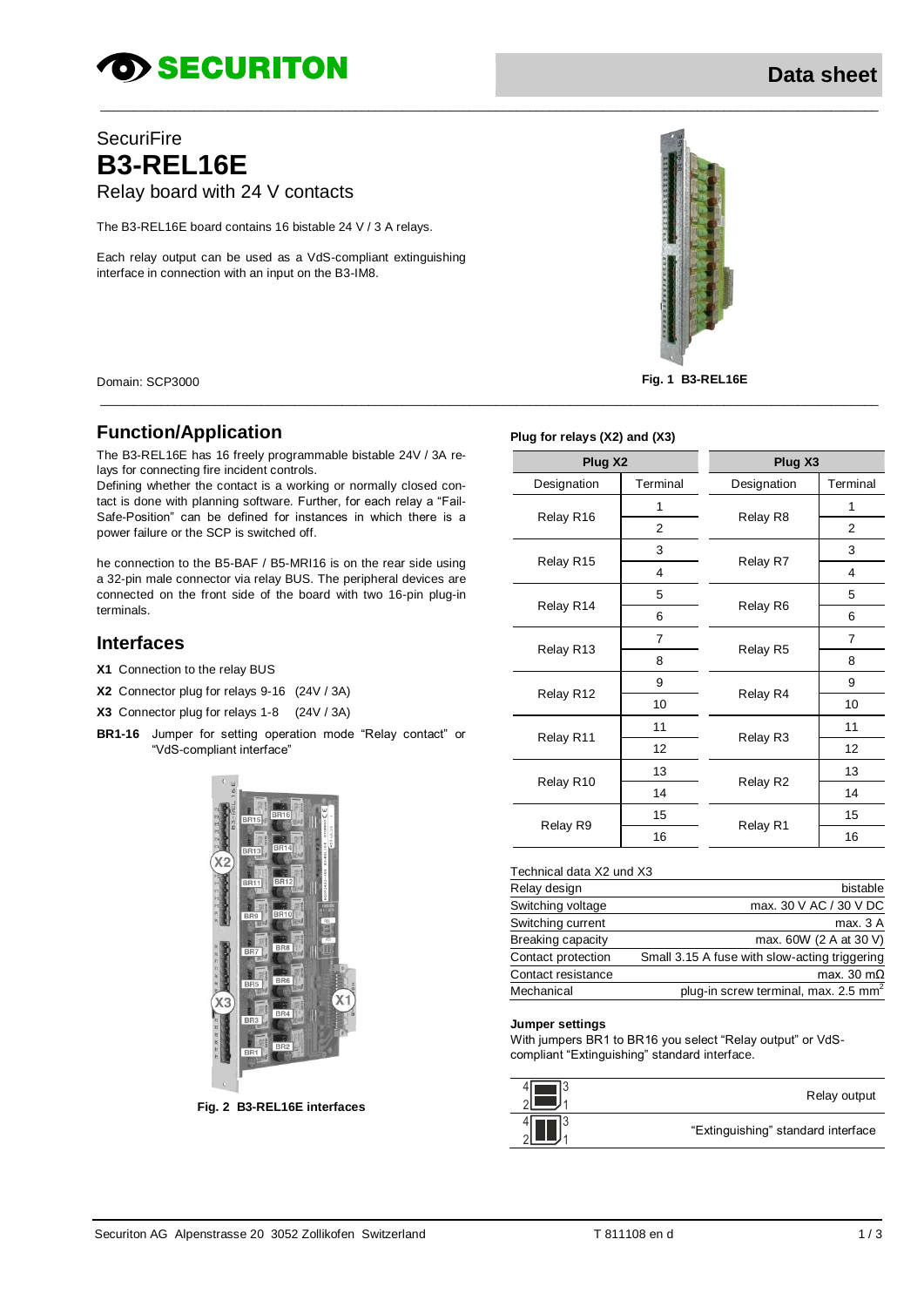## **Data sheet**

## **Planning**

The country-specific directives apply when planning and installing automatic fire detector systems.

The B3-REL16E can be fitted in the unit rack of each SecuriFire 3000 at slots 11 to 13 of the unit rack. However, a B5-BAF or B5- MRI16 board must be fitted to slot 9.

Defining whether the contact is a working or normally closed contact is done with planning software SecuriFire Studio. By programming an "Active in Fail-Safe-Position", the state of each individual relay can be defined for power supply failure or shut down of the SCP.

These are additionally fused for using the relay as a standard extinguishing interface, and the alarm resistors (680 Ω) and monitoring resistors (3.3 kΩ) are already installed.

Additionally, two inputs also have to be planned on the B3-IM8.

The B3-REL16E is supported beginning with SecuriFire Studio R 1.0.

## **Connection examples**



**Fig. 3 Connecting working contact**

When connecting inductive loads, it is recommended to use a freewheel diode (e.g. 1N4007).



**Fig. 4 Connecting normally closed contact**